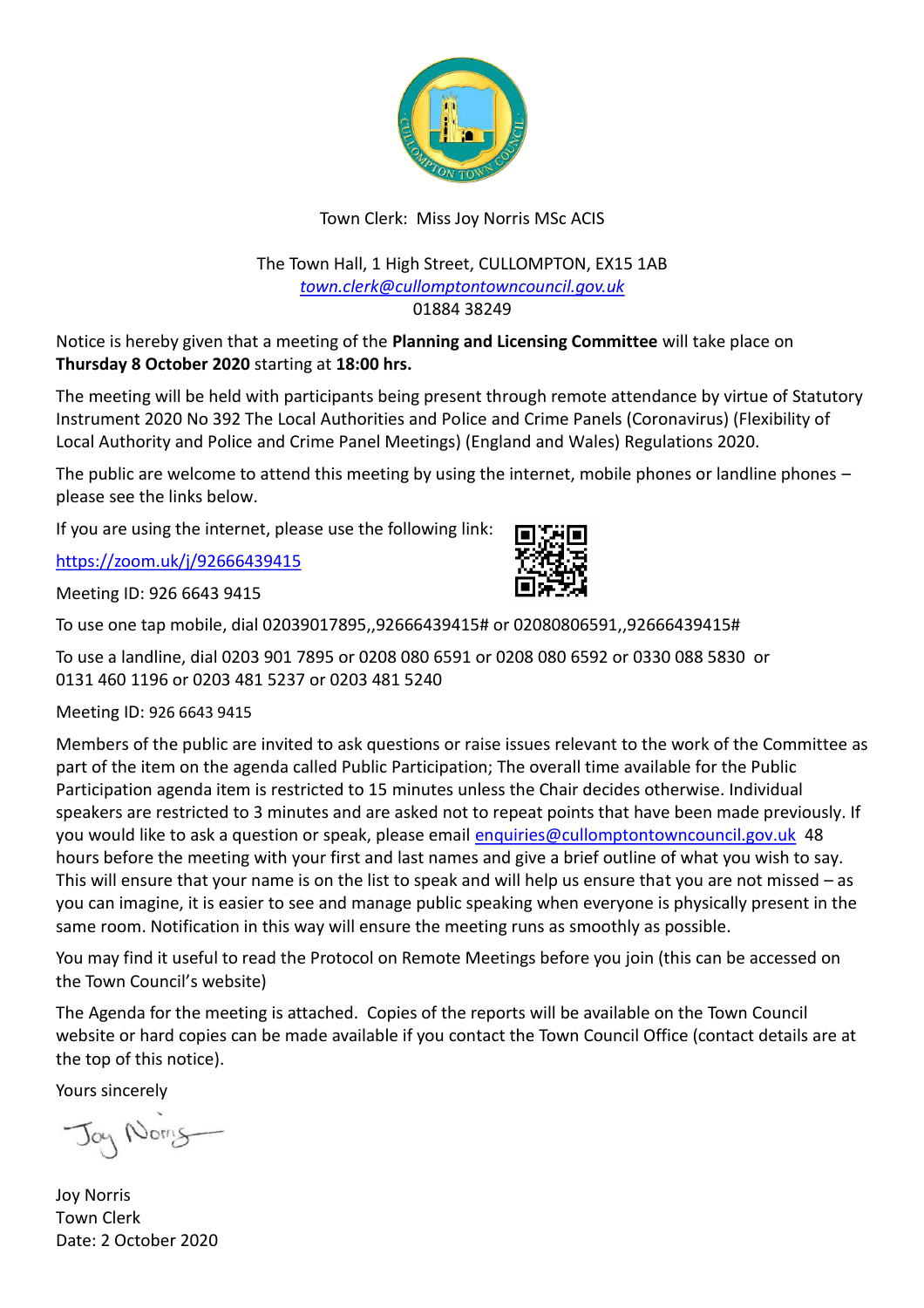# **AGENDA**

#### **Planning and Licensing Committee 8 October 2020**

**Committee Membership:** Councillors E Andrews, G Guest (Chair), K Haslett, J Johns, L Knight, J Lochhead and M Smith.

**PUBLIC PARTICIPATION:** 15 minutes is set aside as a specific agenda item to enable members of the public to bring issues relevant to the Committee to the attention of Councillors. Up to 3 minutes is allowed for each person. Members of the public will only be permitted to speak during the Public Participation agenda item.

#### 1. **Chair's Announcements**

The Chair may make announcements relevant to the work of the Committee. Note: Announcements are for information only and not for debate, discussion or questioning.

#### 2. **Member Questions**

This agenda item is to give Councillors an opportunity to ask questions which are relevant to the work of the Committee.

Note: questions are to be for the purpose of obtaining information and not for debate nor discussion.

#### 3. **Apologies for Absence**

To receive apologies for absence.

#### 4. **Declarations of Interests**

To receive any Declarations of Interest from Councillors and Officers in respect of matters to be considered at this meeting, together with an appropriate statement regarding the nature of the interest.

Councillors and Officers are reminded of the requirement to declare any interest, including the type of interest, and reason for that interest, either at this stage of the meeting or as soon as they become aware of that interest.

#### 5. **Minutes**

To agree the minutes of the Planning and Licensing Committee meeting held on 24 September 2020 (Supporting Paper A).

## 6. **Public Participation**

15 minutes is set aside at the beginning of the meeting to enable members of the public to raise matters which are relevant to the work of the Committee. Up to 3 minutes is allowed for each question. It may not be possible to reply straightaway and the question may only be noted and a written response sent at a later date.

## 7. **Planning Matters**

To consider and make comment on the following planning applications received by the Planning Authority and available to view on the [Planning Portal](https://planning.middevon.gov.uk/online-applications/applicationDetails.do?activeTab=documents&keyVal=QEYF1XKS05K00) (Supporting Paper B):

a. Former Astra Printing and Crown Works Site, Willand Road, Cullompton [\(20/01577/FULL\)](https://planning.middevon.gov.uk/online-applications/applicationDetails.do?activeTab=documents&keyVal=QHEV2FKS07T00). Variation of condition 2 of planning permission [17/02020/MFUL](https://planning.middevon.gov.uk/online-applications/applicationDetails.do?activeTab=documents&keyVal=P1B05EKS02T00) to allow substitute and additional plans.